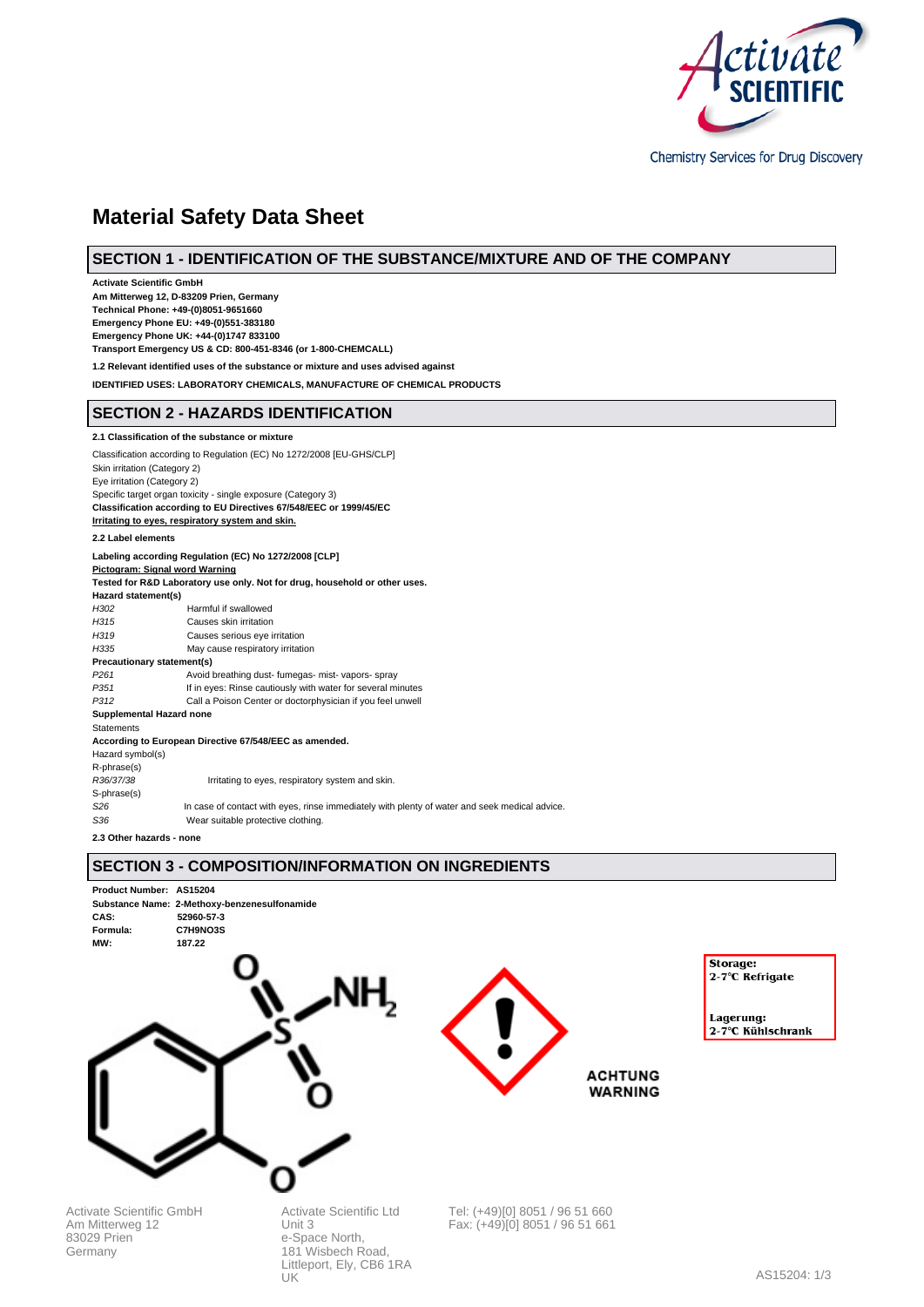# **SECTION 4 - FIRST AID MEASURES**

### **4.1 Description of first aid measures**

**General advice** Consult a physician. Show this safety data sheet to the doctor in attendance.

**If inhaled** If breathed in- move person into fresh air. If not breathing, give artificial respiration. Consult a physician.

**In case of skin contact** Wash off with soap and plenty of water. Consult a physician.

**In case of eye contact** Rinse thoroughly with plenty of water for at least 15 minutes and consult a physician.

**If swallowed** Never give anything by mouth to an unconscious person. Rinse mouth with water. Consult a physician.

**4.2 Most important symptoms and effects, both acute and delayed**

To the best of our knowledge, the chemical, physical, and toxicological properties have not been thoroughly investigated.

**4.3 Indication of any immediate medical attention and special treatment needed**

no data available

# **SECTION 5 - FIREFIGHTING MEASURES**

**5.1 Extinguishing media**

Suitable extinguishing media Use water spray, alcohol-resistant foam, dry chemical or carbon dioxide.

**5.2 Special hazards arising from the substance or mixture Carbon** oxides, nitrogen oxides (NOx)

**5.3 Advice for fire-fighters** Wear self-contained breathing apparatus for fire fighting if necessary.

**5.4 Further information** no data available

### **SECTION 6 - ACCIDENTAL RELEASE MEASURES**

#### **6.1 Personal precautions, protective equipment and emergency procedures**

Use personal protective equipment. Avoid dust formation. Avoid breathing vapours, mist or gas. Ensure adequate ventilation. Evacuate personnel to safe areas. Avoid breathing dust.

**6.2 Environmental precautions** Do not let product enter drains.

**6.3 Methods and materials for containment and cleaning up**

Pick up and arrange disposal without creating dust. Sweep up and shovel. Keep in suitable, closed Containers for disposal.

**6.4 Reference to other sections** For disposal see section 13.

### **SECTION 7 - HANDLING AND STORAGE**

**7.1 Precautions for safe handling** Avoid contact with skin and eyes. Avoid formation of dust and aerosols. Provide appropriate exhaust ventilation at places where dust is formed. Normal measures for preventive fire protection.

**7.2 Conditions for safe storage, including any incompatibilities** Store in cool place. Keep container tightly closed in a dry and well-ventilated place.

**7.3 Specific end uses** no data available

# **SECTION 8 - EXPOSURE CONTROLS/PERSONAL PROTECTION**

#### **8.1 Control parameters**

**Components with workplace control parameters** Contains no substances with occupational exposure limit values.

#### **8.2 Exposure controls**

**Appropriate engineering controls** Handle in accordance with good industrial hygiene and safety practice. Wash hands before breaks and at the end of workday.

#### **Personal protective equipment**

Eye/face protection Safety glasses with side-shields conforming to EN166 Use equipment for eye protection tested and approved under appropriate government standards such as NIOSH (US) or EN 166(EU).

Skin protection Handle with gloves. Gloves must be inspected prior to use. Use proper glove removal technique (without touching glove's outer surface) to avoid skin contact with this product. Dispose of contaminated gloves after use in accordance with applicable laws and good laboratory practices. Wash and dry hands. The selected protective gloves have to satisfy the specifications of EU Directive 89/686/EEC and the standard EN 374 derived from it.

**Body Protection** impervious clothing, the type of protective equipment must be selected according to the concentration and amount of the dangerous substance at the specific workplace

Respiratory protection For nuisance exposures use type P95 (US) or type P1 (EU EN 143) particle respirator. For higher level protection use type OV/AG/P99 (US) or type ABEK-P2 (EU EN 143) respirator cartridges. Use respirators and components tested and approved under appropriate government standards such as NIOSH (US) or CEN (EU).

### **SECTION 9 - PHYSICAL AND CHEMICAL PROPERTIES**

### **9.1 Information on basic physical and chemical properties**

- a) Appearance Form: powder Colour: off white
- b) Odour
- c) Melting point/freezing point range:
- d) Initial boiling point and boiling range:
- e) Flash point
- f) Flammability (solid, gas)
- g) Upper/lower flammability/ explosive limits
- h) Auto ignition temperature
- i) Explosive properties j) Oxidizing properties

### **9.2 Other safety information**

no data available

Activate Scientific GmbH Am Mitterweg 12 83029 Prien Germany

Activate Scientific Ltd Unit 3 e-Space North 181 Wisbech Road, Littleport, Ely, CB6 1RA UK

Tel: (+49)[0] 8051 / 96 51 660 Fax: (+49)[0] 8051 / 96 51 661